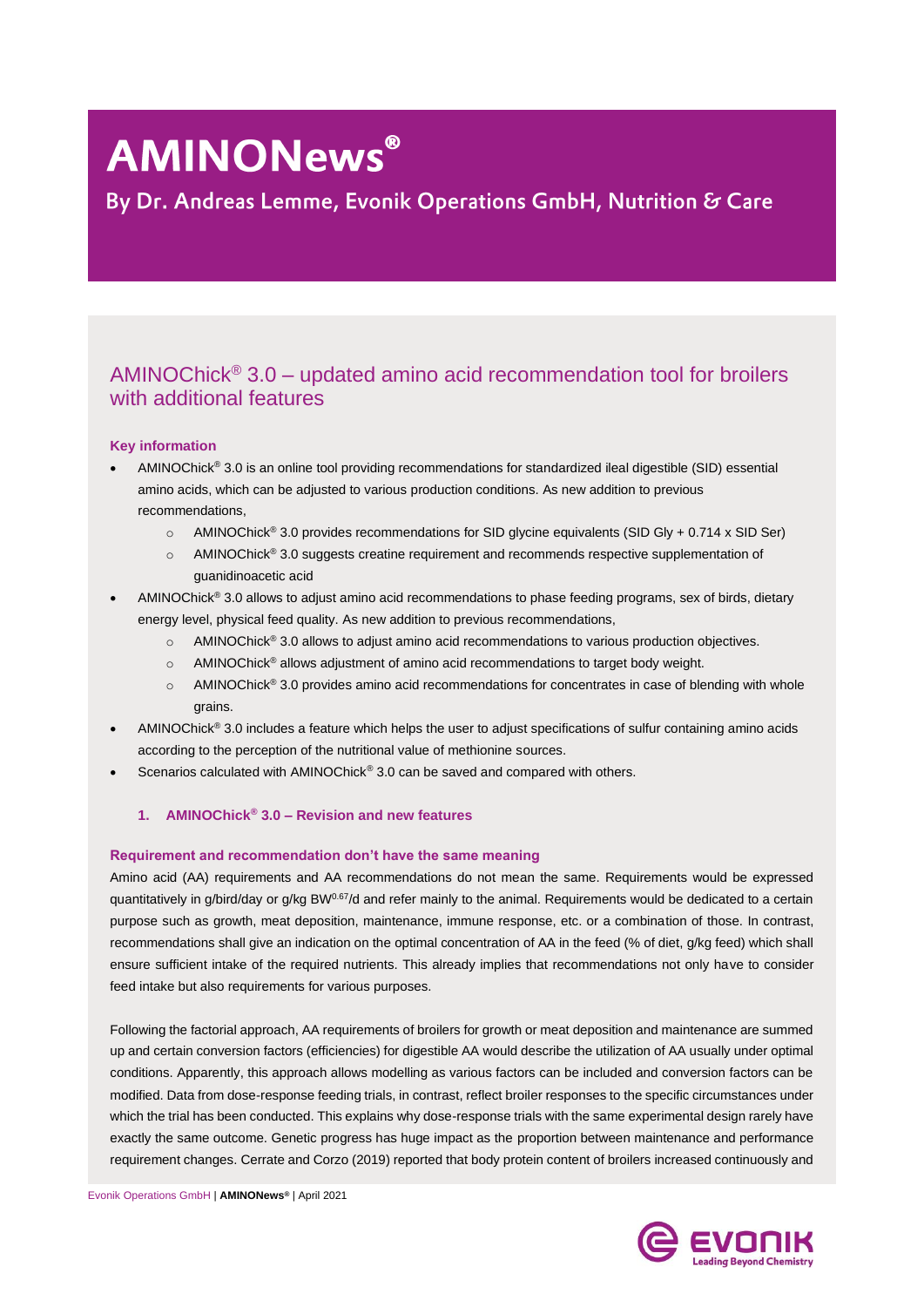almost linearly from about 16.5% to 19.9% during the period from 2001 to 2017 whereas body fat content decreased from about 16.0% to 9.0%. These data had been normalized to 2268 g body weight suggesting that bird's requirements were affected by genetic progress and, indeed, the estimated digestible Lys intake for weight gain increased mainly because of increased (breast) meat deposition whereas that for maintenance rather decreased. However, overall digestible Lys intake was relatively constant and even tended to decrease over time whereas utilization of digestible Lys for deposition tremendously improved. The latter goes along with a continuous improvement of feed conversion ratio (Cerrate and Corzo 2019) which demonstrates the impact of feed intake. Lysine requirement can also be affected by sex, age and the targeted production objective as reviewed by Alhotan and Pesti (2016). Interestingly, these authors proposed that the optimal ratio between digestible Lys and true protein (from anhydrous amino acids) is rather stable and does not change with age. An influence factor which increasingly comes into the focus is the requirement for health and immune responses. It is meanwhile common sense that health, management and performance have to be considered for nutrition and should be optimized simultaneously. While prevention of diseases by prophylactic means (biosecurity, hygiene, antibiotic alternatives) would avoid extra AA requirements for immune responses and would, thus, make determination of requirements easier, an immune response may require significant amounts of AA which would not be available for performance anymore. Already in 1999, (Klasing and Calvert) estimated the Lys cost for adaptive and acute immune responses which may amount up to 6.5% of the entire Lys intake of young chicks. They further concluded that "up to 60% of the impaired growth that occurs during an intense immune response can be accounted for" by adaptive and acute immune responses.

## **AMINOChick® 3.0 uses the factorial approach**

Lysine is a key AA because it is used as reference AA for the ideal protein concept. In comparison to other amino acids, Lys is almost exclusively retained in body protein while requirement for maintenance is rather low. There are also only little interactions with other AA in contrast to the sulfur amino acids which are usually first limiting. Methionine can be transformed irreversibly into cysteine with high efficiency (Lewis 2003; D'Mello 2003). However, there are antagonistic effects between Lys and Arg which are mainly explained by a competition for renal tubular reabsorption and also by enhanced Arg degradation due to stimulation of the renal arginase activity at high Lys supply (Khajali and Wideman 2010). The factorial approach applied in AMINOChick 3.0 considers protein deposition and maintenance requirement and the respective Lys needs.

In AMINOChick<sup>®</sup> 3.0 recommended standardized ileal digestible (SID) Lys as well as the entire AA profile can be adjusted to various production factors:

#### • **Age and feeding phase length**

According to changing daily weight gain and daily feed intake optimal SID Lys levels are calculated according to a factorial approach and related to the phases and duration of phases which are defined by the user. A maximum of 6 phases with a maximum age of 70 days represent the frame.

## • **Physical feed quality**

The physical feed quality affects feed intake of the birds as with increasing proportion of fines, intake decreases. In order to ensure that with decreasing feed intake still the required quantities of SID AA are consumed by the broilers, SID AA concentrations are uplifted in case of low physical feed quality. The user can choose from three qualities (poor, medium, good)

### • **Dietary energy**

Basically it is assumed that birds can maintain their energy intake by adjusting their feed intake – at least within a certain range. Therefore, AMINOChick® 3.0 adjusts the SID AA concentration at changing metabolizable energy accordingly in order to also maintain AA intake.

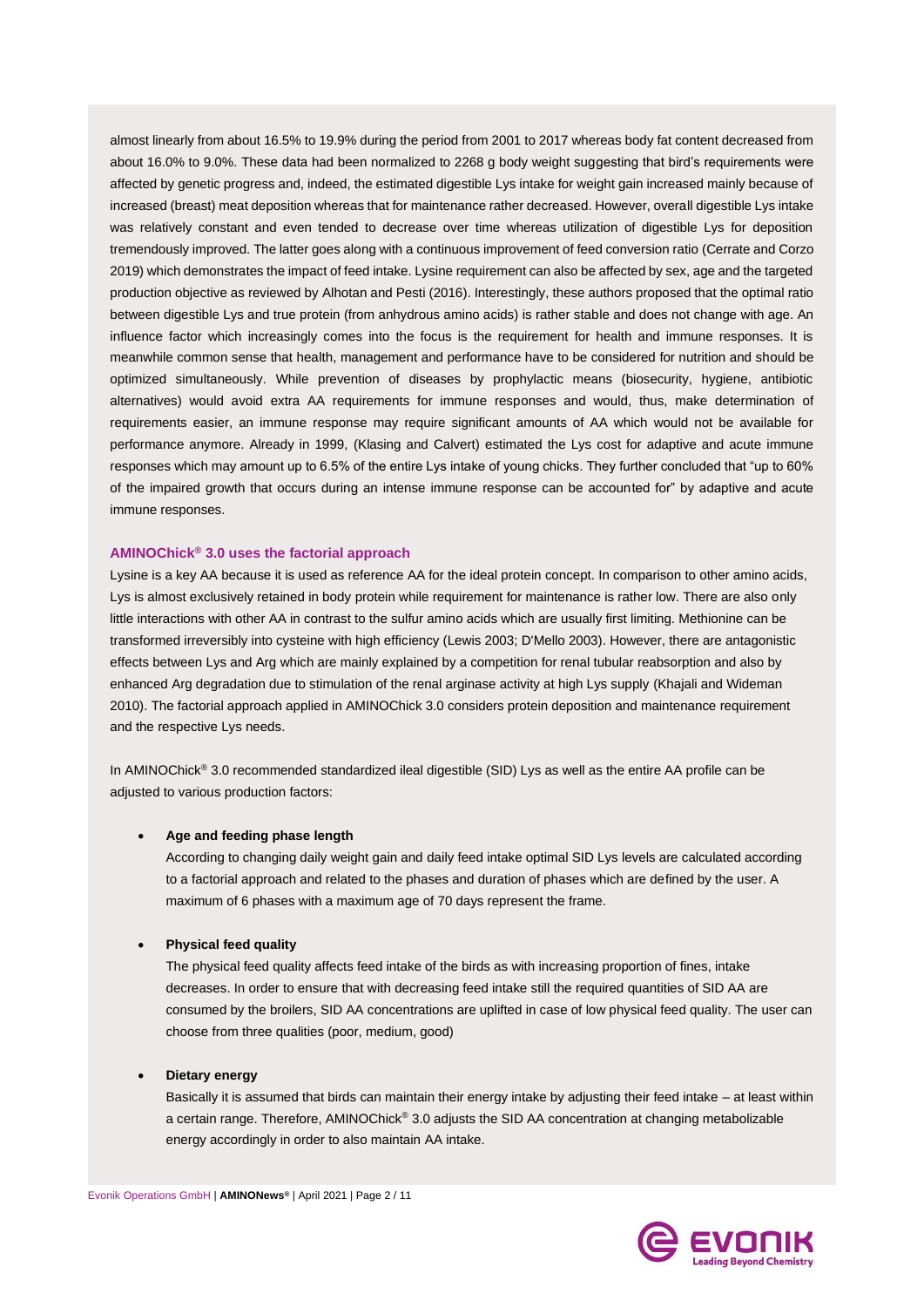#### • **Feeding strategy (compound feed or concentrate for whole grain blending)**

In some parts of the world it is common practice to blend concentrates with (home grown) whole grain. The intention is usually to save money. However, in order to avoid a dilution of SID AA with this procedure, AMINOChick® 3.0 adjusts the AA concentrations and AA profiles of the concentrate according to the dietary proportion and AA profile of the grain (Figure 1). The user can choose from grain qualities obtained from AMINODat 6.0 or enter own analytical data.



**Figure 1: Example for a feeding program with increasing proportions of whole grain blended with a feed concentrates in a 5-phase feeding schedule.**

#### • **Sex of birds**

Male and female birds have different growth characteristics and feed intake curves. AMINOChick<sup>®</sup> 3.0 therefore adjusts SID AA recommendations to male, female or mixed sex (50:50) broilers.

#### • **Performance objective and targeted final body weight**

Globally speaking, broiler growers have different production objectives in mind depending on the payment system. Therefore, they may target minimization of feed conversion ratio, maximizing body weight gain or maximizing breast meat yield. Different performance objectives would require different SID AA concentrations in feed. Moreover, AMINOChick® 3.0 makes the attempt to adjust the SID AA levels to a defined final, targeted body weight (Figure 2).



**Figure 2: Example for adjusting the standard growth curves expecting 4600 g body weight at day 63 to a target weight of 4000 g body weight in mixed sex broilers.**

As explained above, AMINOChick® 3.0 calculates optimal dietary SID Lys level by a factorial approach. Once the SID Lys levels are defined, an ideal AA profile is applied to calculate the concentrations of the other essential AA. As shown in Table 1 this AA profile varies with age for most of the amino acids which is considered in AMINOChick® 3.0.

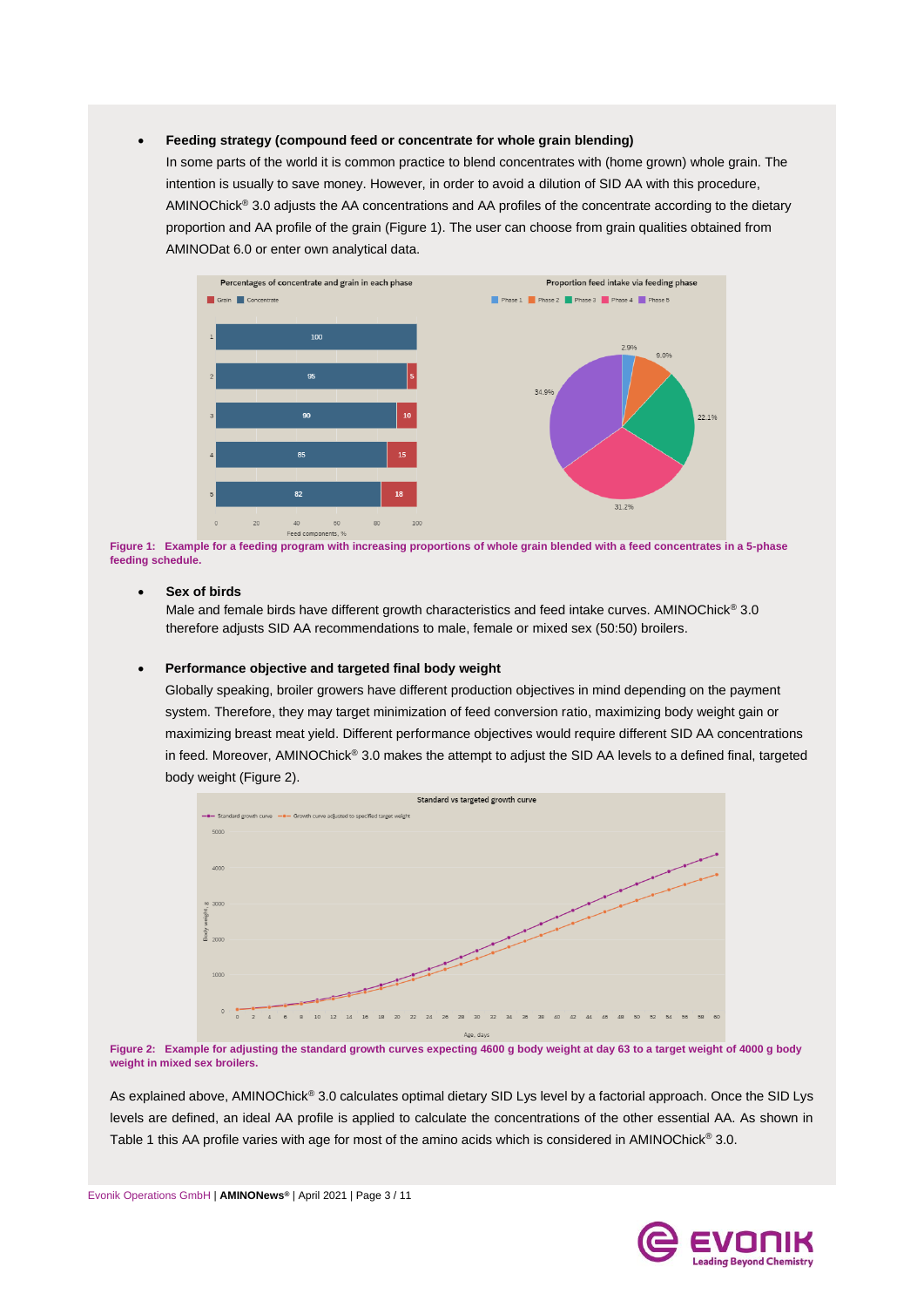| Table 1: |  |  |  | AMINOChick® 3.0 amino acid profile in comparison to other recently published profiles. |  |
|----------|--|--|--|----------------------------------------------------------------------------------------|--|
|----------|--|--|--|----------------------------------------------------------------------------------------|--|

|                                   | AMINOChick <sup>®</sup> 3.0 |            | <b>Liebert</b><br><b>Wecke and Liebert</b><br>(2017)<br>(2013) |          |         | Wu (2014) |          | <b>Federatie Nederlandse</b><br>Diervoederketen (2018) | (Rostagn<br>o et<br>al.2017) |                      |
|-----------------------------------|-----------------------------|------------|----------------------------------------------------------------|----------|---------|-----------|----------|--------------------------------------------------------|------------------------------|----------------------|
|                                   | starter                     | finisher   | Lit.-<br>review <sup>a</sup>                                   | starterb | growerb | starter   | finisher | Max. growth <sup>c</sup>                               | Min. FCR <sup>c</sup>        | starter/<br>finisher |
|                                   | SID <sup>d</sup>            | <b>SID</b> | n.d.                                                           | total    | total   | <b>TD</b> | TD       | <b>SID</b>                                             | <b>SID</b>                   | <b>SID</b>           |
| Ratios to SID Lys ( $Lys = 100$ ) |                             |            |                                                                |          |         |           |          |                                                        |                              |                      |
| Met+Cys                           | 72                          | 77         | 74                                                             |          |         | 72        | 75       | 73                                                     | 74                           | 74                   |
| Thr                               | 63                          | 66         | 66                                                             | 60       | 62      | 67        | 70       | 64                                                     | 62                           | 66                   |
| Trp                               | 16                          | 17         | 16                                                             | 19       | 17      | 16        | 17       | 15                                                     | 13                           | 18                   |
| Arg                               | 103                         | 106        | 105                                                            | 105      | 105     | 105       | 108      | 107                                                    | 112                          | 107                  |
| Val                               | 79                          | 81         | 80                                                             | 63       | 79      | 77        | 80       | 77                                                     | 73                           | 77                   |
| Leu                               | 107                         | 107        | 110                                                            |          |         | 109       | 109      | 110                                                    | 110                          | 107/108              |
| <b>Ile</b>                        | 68                          | 71         | 69                                                             | 55       | 65      | 67        | 69       | 60                                                     | 63                           | 67/68                |
| <b>His</b>                        | 33                          | 33         | 34                                                             |          |         | 35        | 35       |                                                        |                              | 37                   |
| Phe+Tyr                           | 116                         | 116        | 120                                                            |          |         | 105       | 105      |                                                        |                              | 115                  |
| Glyequivalents <sup>e</sup>       | 121                         | 113        |                                                                |          |         | 224       | 224      | 105/115f                                               | 103/111f                     | 124/1138             |

a including 26 references <sup>b</sup> based on N-utilization model approach <sup>c</sup> for maximum growth; for minimum feed conversion ratio throughout all feeding phases <sup>d</sup> SID: standardized ileal digestible; TD: true digestible <sup>e</sup> Gly<sub>equivalents</sub> = Gly + 0.714 \* Ser <sup>f</sup> Federatie Nederlandse Diervoederketen (2018) recommends SID Gly+Ser for 1<sup>st</sup> (125%; 122%) and 2<sup>nd</sup> (136%; 132%) week of age only. Values were recalculated to Gly<sub>equivalents</sub> assuming 45% dig. Gly and 55% dig. Ser <sup>g</sup> Rostagno et al. (2017) reported digestible Gly+Ser (147% starter; 134% finisher), therefore, values were recalculated to Glyequivalents assuming 45% dig. Gly and 55% dig. Ser

The AA profile (Lys = 100%) used by AMINOChick® 3.0 as well as other recently published AA profiles for broilers are presented in Table 1. Most of the profiles refer to digestible (SID, TD) amino acids. The literature review by Liebert (2017) included various methodological approaches. Profiles by Wecke and Liebert (2013) refer to total AA. Basically, there is an acceptable consistency between references. There is a particularly good agreement between Liebert (2017) and AMINOChick® 3.0 which should not be surprising as similar references were considered. Wecke and Liebert (2013) on the one hand based their AA profile on total amino acids and on the other hand also used a specific methodology for determination (exponential N-utilization model). This might explain why the reported ideal Met+Cys, Val and Ile to Lys ratios turned out rather low compared to AMINOChick® 3.0. Wu (2014) based his AA profile on body and tissue AA analyses utilized in a factorial approach. The only remarkable difference of the Wu (2014) AA profile is TD Glyequivalent : TD Lys ratio. While available information on Gly<sub>equivalent</sub> requirement is still little and outcomes are variable, both Glyresearch (Siegert *et al.*2015a; Siegert *et al.*2015b; Akinde 2014) as well as low protein research (Lemme and Rodrigues 2020) would suggest Gly<sub>equivalent</sub>: Lys not as high as Wu (2014). While AA profiles recommended by Federatie Nederlandse Diervoederketen (2018) do not distinguish between age periods (except for Gly<sub>equivalents</sub>), they differentiate between production objectives. The recommendations are based on a literature review and compared to AMINOChick<sup>®</sup> 3.0 and Liebert (2017) most ratios by Federatie Nederlandse Diervoederketen (2018) are on the lower edge. To a large extent this is explained by the method of data analysis. For each AA, the authors analyzed the data of the original doseresponse studies not on the basis of digestible AA but related the responses to recalculated SID AA : SID Lys ratios. However, original publications did not provide any indication whether Lys was second performance limiting AA in their assays which – if this is not the case – bears a large risk of underestimation of the ideal AA ratios. Therefore, the numbers by Federatie Nederlandse Diervoederketen (2018) have to be read with caution.

Table 1 does not explicitly report the SID Met : SID Met+Cys ratio but recommended ratio is ≥55%. Pacheco et al. (2018) recently determined the optimal Met to Met+Cys ratio of 52% in a dose-response trial supported by additional trials using stable isotopes. Research by Kalinowski et al. (2003) suggested optimal dig. Met : dig. Met+Cys ratios between 52 and 55% confirming earlier findings as stated in their paper.

#### **AMINOChick ® 3.0 provides recommendations for glycine equivalents**

In addition to previous AMINOChick<sup>®</sup> recommendations, AMINOChick<sup>®</sup> 3.0 provides recommendations for SID Gly<sub>equivalents</sub> as Gly<sub>equivalents</sub> can be performance limiting especially when dietary protein shall be minimized (Lemme and Rodrigues 2020). Research recently focused on Gly and its role in nutrition suggesting a complex Gly metabolism (Siegert *et al.*2015b;

Evonik Operations GmbH | **AMINONews®** | April 2021 | Page 4 / 11

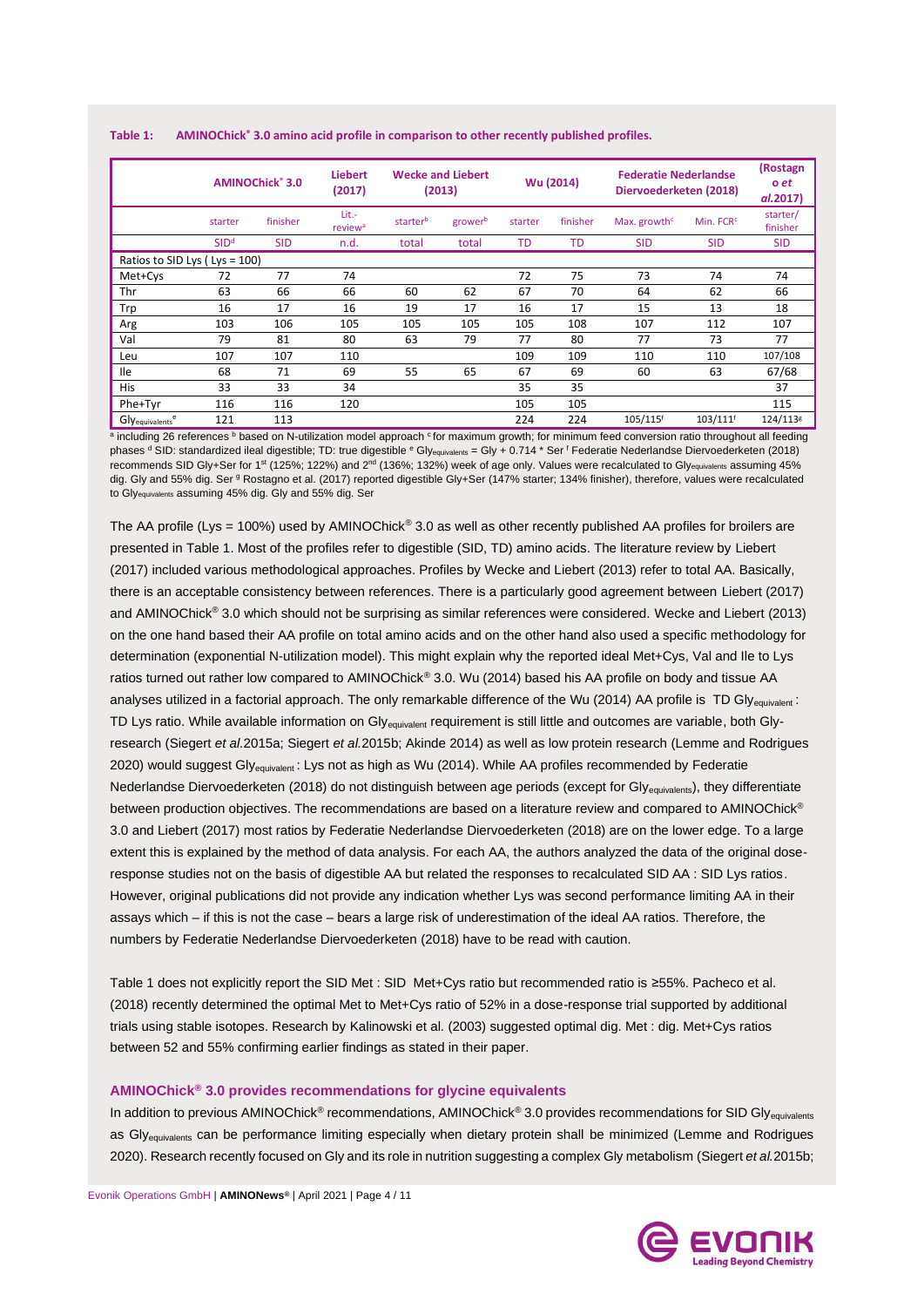Siegert *et al.*2015a; Akinde 2014). First, Gly can be a precursor of Ser in a reversible biochemical pathway (Siegert *et*  al.2015a). Therefore, both AA are expressed as Gly equivalents (Gly<sub>equivalents</sub> = Gly + 0.714 x Ser). Moreover, also Thr can be a precursor of Gly - a relationship between Gly<sub>equivalents</sub> and Thr which has been reviewed by Siegert et al. (2015a). Therefore, e.g. Belloir et al. (2017), Lemme et al. (2019), Hilliar et al. (2019a), and Chrystal et al. (2020) increased Thr levels in their diets to counterbalance low dietary Gly in their low CP research. While they found negative correlations between Gly<sub>equivalents</sub> and Thr intake, it was not possible to quantify this effect. The main pathway for Thr conversion into Gly is using Thr-dehydrogenase (Malinovsky 2018) but research by Yuan and Austic (2001), Lee et al. (2016) and Hilliar et al. (2019b) suggested that Thr-dehydrogenase activity was considerably reduced when dietary protein was reduced. Indeed, recent research suggested that this precursor effect of Thr is – if at all – rather ineffective at least at dietary protein reduction (Hilliar *et al.*2019b; Chrystal *et al.*2020). In addition, supply of choline (betaine) can also interact with Gly metabolism because degradation of a choline or betaine molecule would release a molecule of Gly (Siegert *et al.*2015a). There is also a relationship to Met and Cys as transformation of Met to Cys requires one molecule of Ser (Siegert *et al.*2015b). Most of the commercial, vegetarian broiler diets are usually deficient in Cys which easily can be accounted for by Met supplementation. However, this consequently would increase the metabolic Gly<sub>equivalent</sub> demand. Also, formation of glutathione which is an important antioxidant coping with reactive oxygen species in the body needs Gly for its synthesis. Insofar, Gly plays indirectly a role in oxidative stress defense and Gly demand depends on occurrence of reactive oxygen species. Finally, Gly is involved in N-excretion (D'Mello 2003). For each molecule of uric acid which is formed to excrete nitrogen, one nitrogen atom from Gly is incorporated which means, the lower the dietary N-excretion the lower is the metabolic Gly requirement. This is, by the way, in contrast to mammals excreting nitrogen as urea without the specific involvement of Gly. Therefore, improving N-utilisation by balancing dietary AA according to the ideal protein per se but especially in low CP diets will have major impact on the Gly requirement in poultry. For example, Lemme and Rodrigues (2020) concluded from their literature survey that successful low protein diets fed to broilers 22 to 37 days of age contained a SID Gly<sub>equivalent</sub>: SID Lys ratio of at least 112%. Having said this, it might also be noticed that dietary protein reduction mainly means a reduction of so-called non-essential amino acids including Gly and Ser. Recommended Glyequivalents by AMINOChick 3.0 are related to a certain extent to the low protein research (Lemme and Rodrigues 2020) implying that high, unbalanced dietary protein supply would increase Gly<sub>equivalent</sub> requirement. Gly metabolism can be modelled and flows between metabolic pools of Gly, Ser, Thr, Met, Cys, choline, betaine, creatine, glutathione, N-excretion and others can be estimated (Wang *et al.*2013). While this is based on a few assumptions e.g. on quantification of daily glutathione and creatine formation or N-excretion, it clearly indicates a large gap between dietary Gly<sub>equivalents</sub> supply and the metabolic demand suggesting a high de-novo synthesis rate of Gly. Indeed, Gly is categorized as conditionally essential AA which suggests that under certain physiological and nutritional conditions de-novo formation of Gly is not sufficient for optimal performance. Insofar, Gly<sub>equivalent</sub> recommendations AMINOChick 3.0 assume rather balanced conditions. An example for Glyequivalent recommendations can be obtained from Table 2.

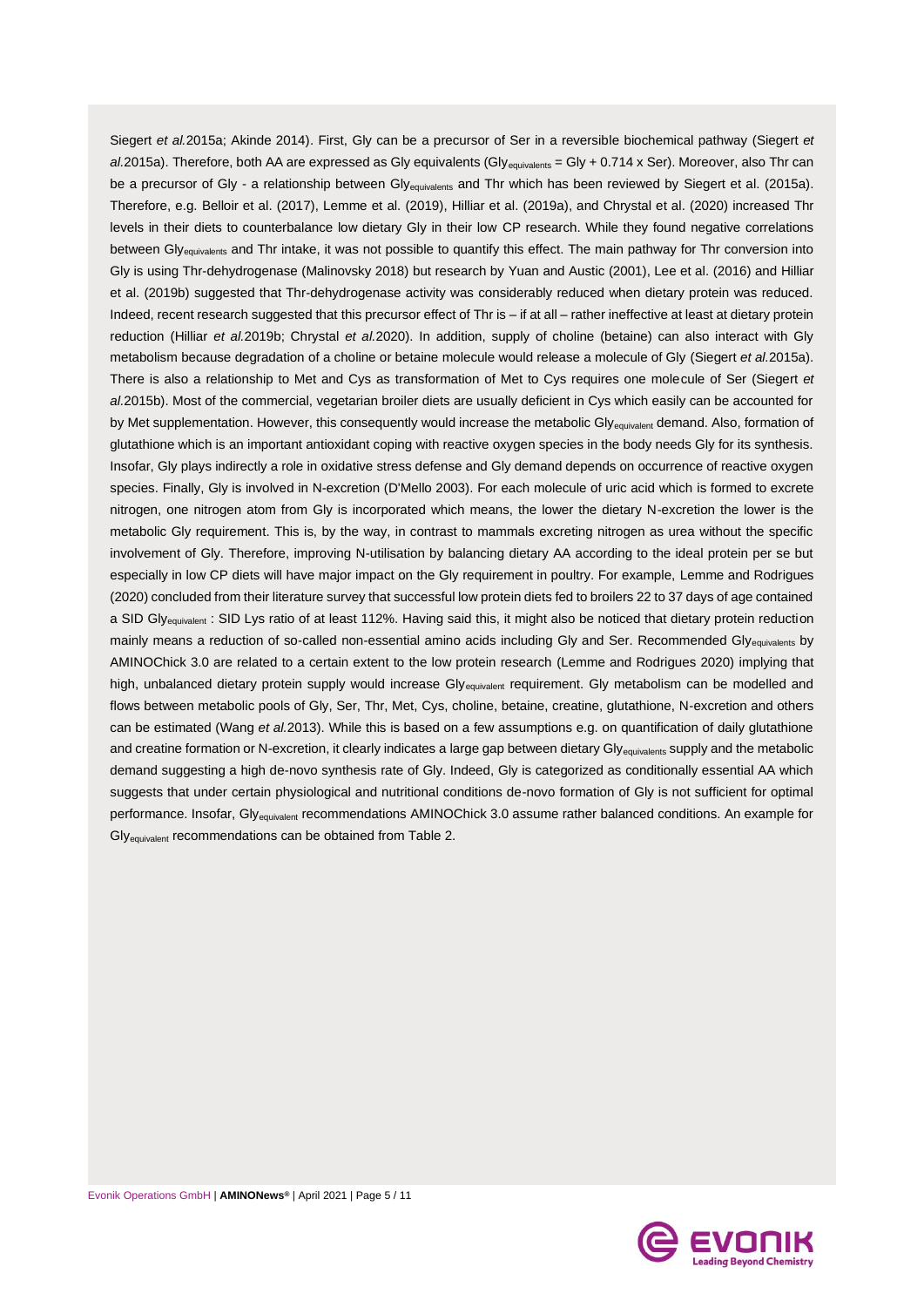| Sex:                                  | As hatched |            |                            |              | <b>Physical feed quality:</b> |                   |      | Good       |                      |            |         |         |
|---------------------------------------|------------|------------|----------------------------|--------------|-------------------------------|-------------------|------|------------|----------------------|------------|---------|---------|
| <b>Performance Objective:</b>         |            |            | Min. feed conversion ratio |              |                               | <b>Feed Type:</b> |      |            | <b>Compound Feed</b> |            |         |         |
| <b>Feeding phase</b>                  |            |            | Age range (days)           | AMEn (MJ/kg) |                               |                   |      |            |                      |            |         |         |
| $\mathbf{1}$                          |            | $1 - 10$   |                            | 12.7         |                               |                   |      |            |                      |            |         |         |
| $\overline{2}$                        |            | $11 - 21$  |                            | 12.9         |                               |                   |      |            |                      |            |         |         |
| 3                                     |            | $22 - 35$  |                            |              | 13.0                          |                   |      |            |                      |            |         |         |
| 4                                     |            | $36 - 49$  |                            |              | 13.1                          |                   |      |            |                      |            |         |         |
| 5                                     |            | >50        |                            |              | 13.2                          |                   |      |            |                      |            |         |         |
| <b>Recommended SID AA (% of diet)</b> |            |            |                            |              |                               |                   |      |            |                      |            |         |         |
|                                       | Lys        | <b>Met</b> | Met+Cys                    | Thr          | <b>Trp</b>                    | Arg               | Val  | <b>Ile</b> | Leu                  | <b>His</b> | Phe+Tyr | Glyequi |
| 1                                     | 1.31       | 0.52       | 0.94                       | 0.83         | 0.21                          | 1.34              | 1.03 | 0.89       | 1.40                 | 0.43       | 1.52    | 1.58    |
| $\overline{2}$                        | 1.18       | 0.48       | 0.87                       | 0.76         | 0.19                          | 1.22              | 0.94 | 0.82       | 1.26                 | 0.39       | 1.37    | 1.40    |
| 3                                     | 1.02       | 0.42       | 0.77                       | 0.66         | 0.17                          | 1.07              | 0.81 | 0.72       | 1.09                 | 0.34       | 1.18    | 1.17    |
| 4                                     | 0.92       | 0.39       | 0.71                       | 0.61         | 0.15                          | 0.98              | 0.74 | 0.66       | 0.99                 | 0.30       | 1.07    | 1.03    |
| 5                                     | 0.87       | 0.38       | 0.69                       | 0.58         | 0.15                          | 0.94              | 0.71 | 0.64       | 0.93                 | 0.29       | 1.01    | 0.94    |

**Table 2: AMINOChick ® 3.0 recommendations for a scenario with mixed sex broilers in a 5-phase feeding program**

#### **Functional properties of amino acids may affect optimal dietary level and ratio to lysine**

The AA profile suggested by AMINOChick® 3.0 is applicable and validated by a feeding trial (see Lemme 2021). However, it should be noted that ratios of some amino acids might be enhanced rather than reduced in order to optimize AA supply under certain production conditions and to consider functionality of AA:

#### • **Methionine + Cysteine**

In addition to being building blocks for body and feather protein synthesis, **Met and Cys** have additional functionalities (Lewis 2003; D'Mello 2003). Accordingly, they are involved in oxidative stress defense, methyl group donation, and polyamine synthesis. In context of oxidative stress, particularly Cys plays a role as it is needed for glutathione formation. In most of the common broiler diets, especially plant-based feeds, Cys is deficient but the nutritional gap can easily be solved by additional MetAMINO® because Cys can efficiently be formed out of Met via the transsulfuration pathway. In case of oxidative stress, glutathione synthesis is stimulated and Cys as well as Gly and Glu are required for synthesis and are, therefore, less available for meat deposition. Under commercial conditions, oxidative stress situations can easily occur e.g. due to heat stress, antinutritional factors, etc.. Evonik's AMINOLab® and AMINOInsight data indicate that dietary Met+Cys levels often are well below the optimal SID Met+Cys : SID Lys ratio which increases the risk of suboptimal supply under stress conditions (Evonik 2016). Moreover, in addition to a wrong perception of the bio-availability of Met-hydroxy analogue compared to DL-Met, nutritionists sometimes believe they could replace supplemental methionine by betaine or so-called herbal Met. In this context a bio-availability of Met-hydroxy analogue of 65% relative to DLand L-Met has been recommended and validated (Lemme *et al.*2012) while there is no difference between DL-Met and L-Met with respect to nutritional value (Ali 2018). In addition, several feeding experiments consistently demonstrated that betaine (as well as choline) has no potential to replace dietary Met (Schutte *et al.*1997; Mueller *et al.*2017; McDevit *et al.*2000). Same applies to so-called herbal Met products (Sangali *et al.*2014; Madsen and Semakanit 2009). Betaine and – indirectly – choline indeed plays a role for remethylating homocysteine to methionine but cannot replace methionine. Methionine in turn donates methyl groups to for DNA activation and to a large extent to creatine synthesis. Creatine has an important function in cell energy metabolism and is located to >90% in muscle tissue (Khajali *et al.*2020). It has been concluded that an improved energy metabolism due to optimized muscle creatine supply consistently improved feed conversion ratio (Khajali *et al.*2020). A further factor sometimes contributing to a risky low Met+Cys supply is using AA matrix values for feed enzymes

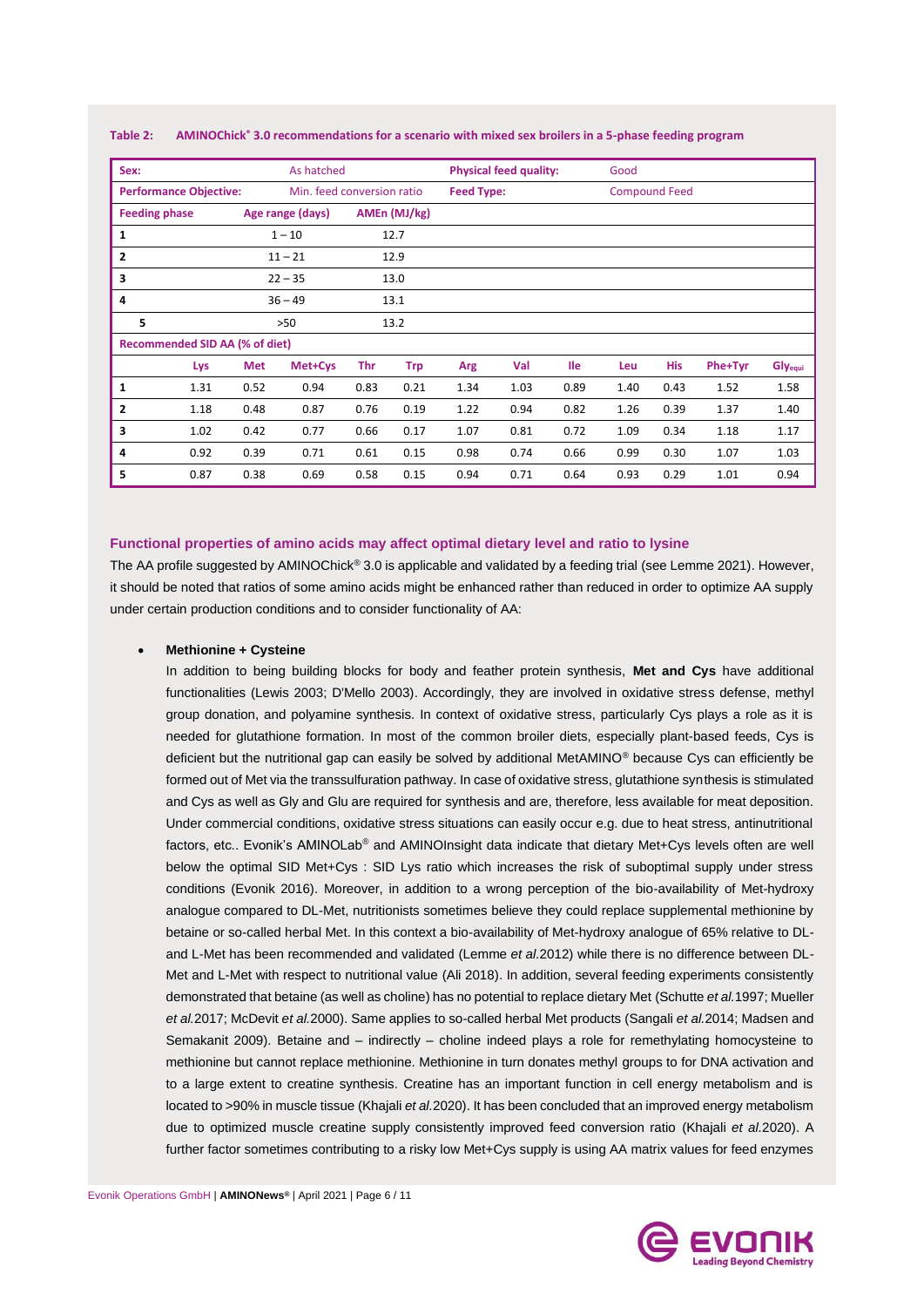such as phytases, NSP-ases or proteases in feed formulation. Proteases have recently been evaluated in metaanalyses and they were found to be ineffective – at least in presence of other enzymes such as phytases (Lee *et al.*2018). Siegert and Rodehutscord (2019) concluded that published results on phytase, carbohydrase and protease on AA digestibility were highly inconsistent implying that considering matrix values would bear a reasonable risk of overestimation. The optimal dietary AA profile in general but Met+Cys : Lys in particular plays an increasingly important role at protein reduction strategy because safety margins are reduced and an increasing number of AA are performance limiting at the same time. Because of these functionalities recommendations for SID Met+Cys : SID Lys as given in Table 1 are minimum ratios but might be increased by 2-3 %-points under stressful conditions.

#### • **Arginine**

As described above, **Arg** is related to Lys because both compete for the same transporters at renal reabsorption and because Lys can activate arginase (Khajali and Wideman 2010). In addition, Arg is important for immune response. In this context, Arg is a secretagogue for the growth hormone which in turn increases production of Tcells in thymus and hematopoietic cells in bone marrow. Arg also determines the activity of macrophages. Jahanian (2009) reported that the Arg requirement of starting broiler chicks for optimal immune functions (rel. bursa weight, heterophil populations and T cell response) is higher than that for maximum growth performance or feed efficiency. In addition, Arg is a precursor for nitric oxide (**NO**) which belongs to first barrier defense mechanisms. NO is also an important vasomodulator and would especially be important for higher blood circulation at high ambient temperatures (Khajali and Wideman 2010). Increasing challenge with *Eimeria species* decreased blood Arg and increased blood ornithine levels indicating that this AA is especially needed for maintaining health (Rochell *et al.*2016).

Arg is also required for creatine formation because guanidinoacetic acid is synthesized from Arg and Gly and is then methylated to creatine. Especially in wheat based broiler feed and also in low protein diets, Arg can easily become limiting and may thus limit growth performance (Khajali *et al.*2020; Lemme and Rodrigues 2020). AMINOChick® 3.0 recommends a SID Arg : SID Lys ratio between 103% and 106% (Table 1), however, analysis of successful low protein research in broilers suggest rather 110% (Lemme and Rodrigues 2020). Therefore, for low protein diets as well as for challenging production conditions a SID Arg : SID Lys ratio of ≥110% is recommended.

#### • **Threonine**

The impact of **Thr** on gut health is known for long. Particularly the high Thr content in mucin and in immune globulins indicate its importance (Bequette 2003) and, therefore, an average SID Thr : SID Lys ratio of 65% should be seen least recommendation. Star et al. (2012) reported that broilers which were challenged with *Clostridium perfringens* could cope much better with this challenge when Thr:Lys ratios ≥ 67% were applied than with lower ratios. More recently it was concluded that particularly under low protein conditions, a higher SID Thr : SID Lys ratio would be required. Research by Hilliar et al. (2019c) but also previous research showed that protein reduction reduces Thr-dehydrogenase activity. In this context, a recent study by Chrystal et al. (2020) successfully reduced dietary protein in diets for 14-35 day old broilers but only with a dig. Gly<sub>equivalent</sub>: dig. Lys ratio of 115% in combination with a dig. Thr : dig. Lys at 75%. Our conclusion is that under low protein conditions SID Thr : SID Lys might be increased by at least 5 %-points. The low protein research by Chrystal et al. (2020), Hilliar et al. (2019a), Lemme et al. (2019) and van Harn et al. (2018) further suggested that putting extra Thr as Gly precursor will not be very effective – if at all. So, if Gly<sub>equivalents</sub> become limiting other strategies such as supplementing free Gly or reducing N-excretions should be considered.

ading Beyond Chemistry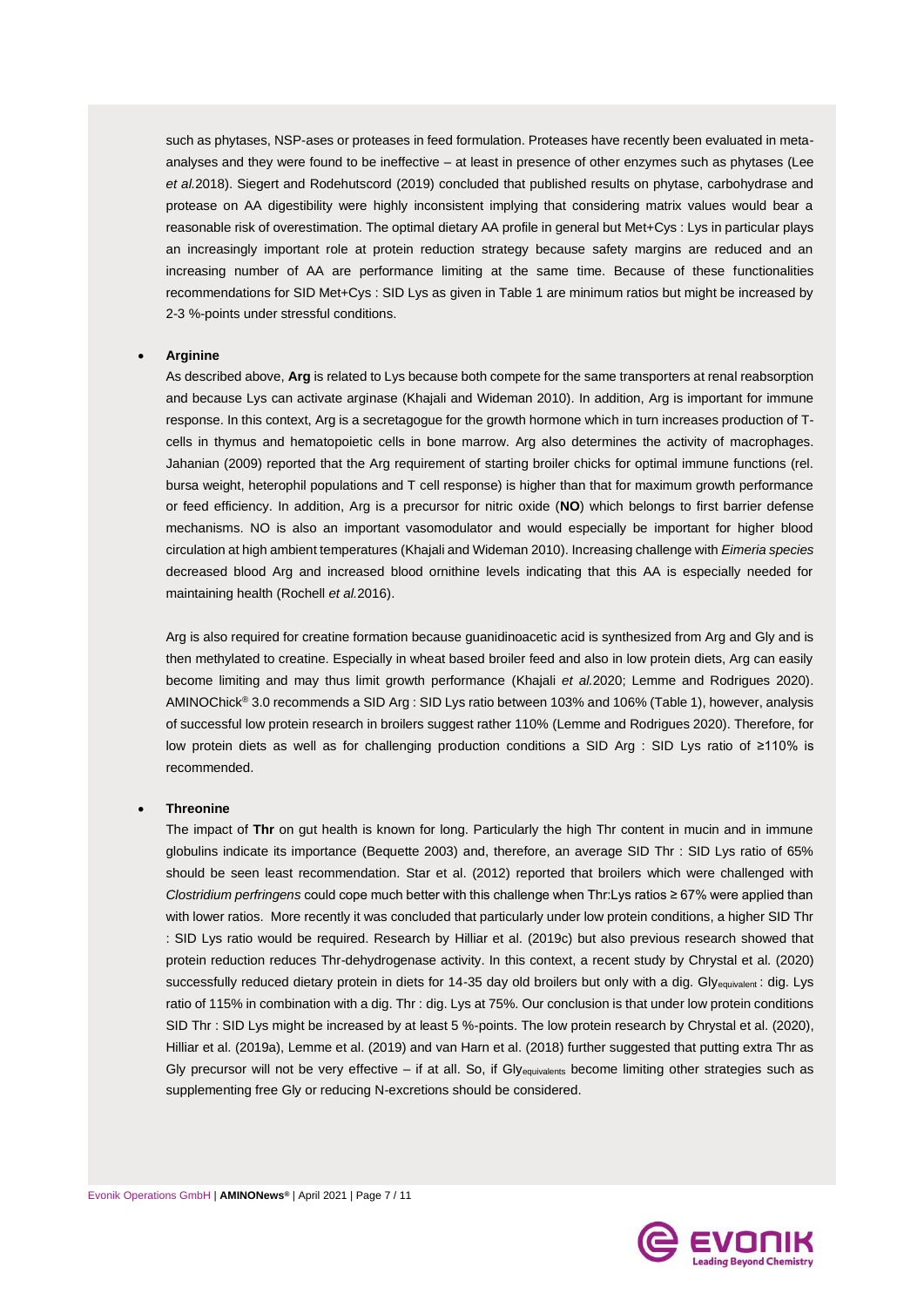



#### **Creatine is a conditionally essential nutrient**

AMINOChick® 3.0 estimates and reports the creatine requirement of broilers for each phase. Creatine plays a central role in the energy metabolism as it serves as an energy shuttle between the sites of ATP synthesis and utilization (Wallimann 2007). While creatine can be synthesized by the broiler from arginine, glycine and methionine, *de-novo* capacity in high yielding broilers might not be sufficient for optimal performance (Khajali *et al.*2020). Tossenberger et al. (2016) suggested that about two thirds of the demand for optimal performance can be synthesized by the chicken while the remainder should be provided with the feed. Brosnan et al. (2009) reports a de novo synthesis of creatine of a quarter to half in piglets and humans. Moreover, only feed ingredients of animal origin contain creatine but the levels are rather low and – due to processing – very variable (Khajali *et al.*2020). An alternative would be supplementation of the precursor guanidinoacetic acid (GAA). Use and efficiency of GAA in broiler nutrition is well documented (Khajali *et al.2020*). Therefore, AMINOChick<sup>®</sup> 3.0 not only estimates the creatine requirement but also suggest respective GAA supplementation for each phase (Figure 3). These recommendations are based on a similar factorial approach as suggested by Tossenberger et al. (2016). The most consistent effect of GAA on broiler performance is an improvement of FCR which is attributed to large extent to a better energy utilization. However, also better growth and meat yield was observed in meta-analyses ( (Khajali *et al.*2020).

# **AMINOChick® 3.0 helps adjusting Met+Cys specifications in case of wrong perception of the nutritional value of methionine hydroxy analogue**

AMINOChick® 3.0 includes a feature which calculates the methionine and Met+Cys specification in case of assuming a biological availability greater than 65% for the methionine hydroxy analogue products. Evonik's recommendation for this bioavailability is 65% and is based on a large number of feeding experiments (Lemme *et al.*2012). When a higher relative bioavailability is assumed, actually less methionine activity than assumed is added to the feed. Switching to DL-methionine would require an adjustment of the Met and Met+Cys specifications in order to realise full economic benefit. This feature works independent of AMINOChick® 3.0 scenarios and not only provides optimized specifications but also provides an indication about the economic benefit

#### **Using AMINOChick® 3.0**

In contrast to AMINOChick® 2.0, AMINOChick® 3.0 is an online application and requires internet access. The user can create an unlimited number of scenarios and save them. Moreover, there is the possibility to compare pairwise saved scenarios. If the user likes to get some background information, there is some help and information available.

#### **Conclusions**

AMINOChick® 3.0 provides recommendations for digestible essential amino acids and glycine equivalents which can be adjusted to various factors. In addition, it reports the creatine requirement of broilers and gives an indication for required

Evonik Operations GmbH | **AMINONews®** | April 2021 | Page 8 / 11

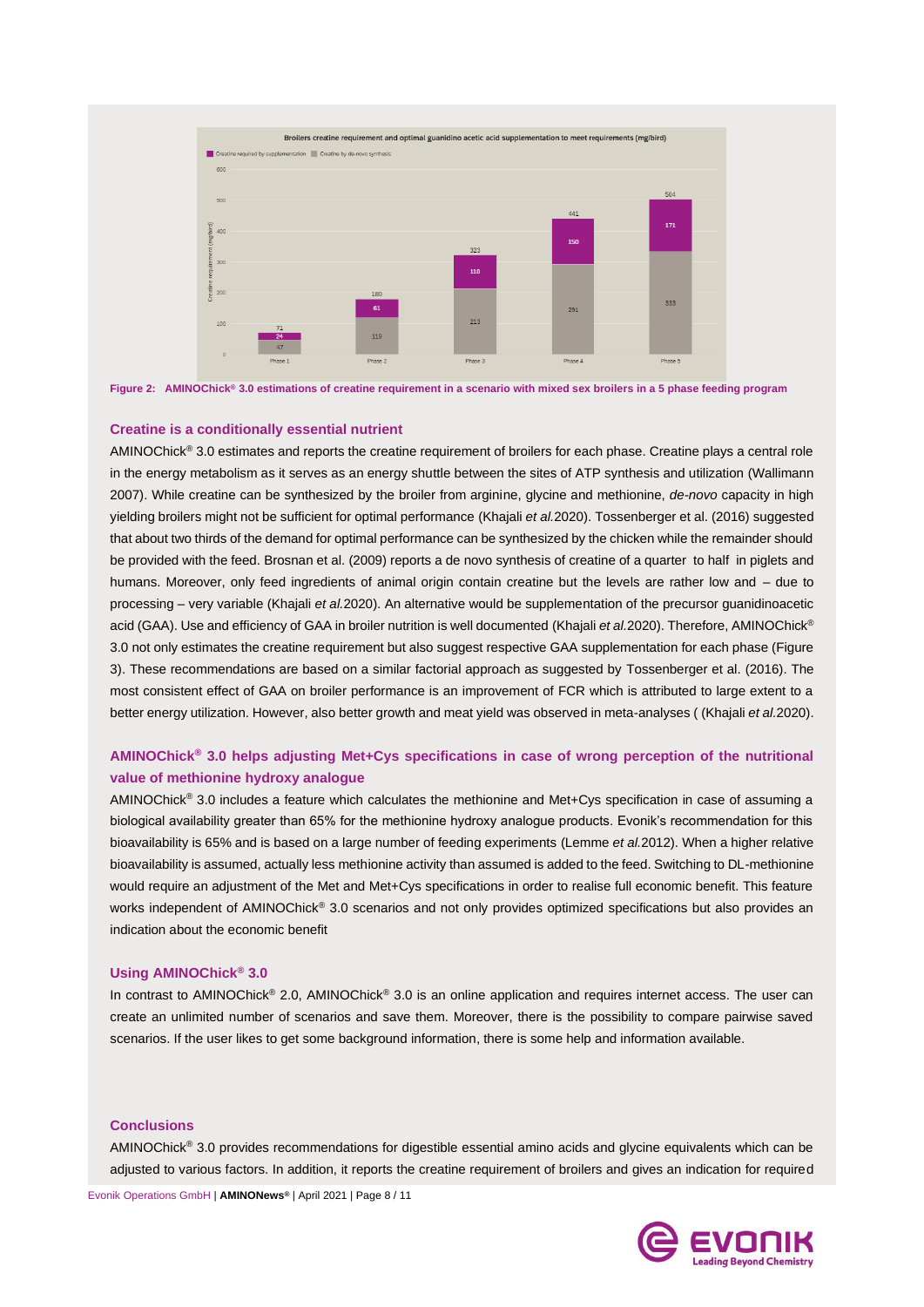supplementation of guanidino acetic acid. While scenarios can be defined by the user, the outcome can be saved and opened later again or compared with other scenarios. Finally, AMINOChick® 3.0 includes a tool helping adjustment of Met and Met+Cys specifications in case of switching from use of hydroxy analogue of methionine to DL-methionine.

# **Publication bibliography**

Akinde, D. O. (2014): Amino acid efficiency with dietary glycine supplementation: Part 2. In *World's Poultry Science Journal*, pp. 575–584.

Alhotan, R. A.; Pesti, G. M. (2016): Quantitative estimates of the optimal balance between digestible lysine and the true protein contents of broiler feeds. In *British poultry science* 57 (4), pp. 538–550. DOI: 10.1080/00071668.2016.1180666.

Ali, M. (2018): Nutritional equivalence of DL-Methionine and L-Methionine in poultry – A Review. In *AMINONews*. Available online at

https://kiosk.purplemanager.com/aminonews?xd\_co\_f=Mjk1ZGJmZDNiYjkzNjhlNTRiYjE1NTM4NjE0NDY4NjM=#/main/p resenter/9120d7c0-a3fe-4744-9fb6-be44c03fe55b.

Belloir, P.; Méda, B.; Lambert, W.; Corrent, E.; Juin, H.; Lessire, M.; Tesseraud, S. (2017): Reducing the CP content in broiler feeds: impact on animal performance, meat quality and nitrogen utilization. In *Animal* 11 (11), pp. 1881–1889. DOI: 10.1017/S1751731117000660.

Bequette, B. J. (2003): Amino acid metabolism in animals: an overview. In J. P. F. D'Mello (Ed.): Amino acids in animal nutrition. Wallingford: CABI, pp. 87–101.

Brosnan, John T.; Wijekoon, Enoka P.; Warford-Woolgar, Lori; Trottier, Nathalie L.; Brosnan, Margaret E.; Brunton, Janet A.; Bertolo, Robert F. P. (2009): Creatine synthesis is a major metabolic process in neonatal piglets and has important implications for amino acid metabolism and methyl balance. In *The Journal of nutrition* 139 (7), pp. 1292– 1297. DOI: 10.3945/jn.109.105411.

Cerrate, S.; Corzo, A. (2019): Lysine and energy trends in feeding modern commercial broilers. In *International Journal of Poultry Science* 18 (1), pp. 28–38.

Chrystal, Peter V.; Moss, Amy F.; Yin, Dafei; Khoddami, Ali; Naranjo, Victor D.; Selle, Peter H.; Liu, Sonia Y. (2020): Glycine equivalent and threonine inclusions in reduced-crude protein, maize-based diets impact on growth performance, fat deposition, starch-protein digestive dynamics and amino acid metabolism in broiler chickens. In *Animal Feed Science and Technology* 261, p. 114387. DOI: 10.1016/j.anifeedsci.2019.114387.

D'Mello, J. P. F. (2003): An outline of pathways in amino acid metabolism. In J. P. F. D'Mello (Ed.): Amino acids in animal nutrition. Wallingford: CABI, pp. 71–86.

Evonik (2016): European broiler feed survey 2015. In *Evonik Nutrition & Care brochure*, pp. 1–23.

Federatie Nederlandse Diervoederketen (2018): CVB Table Booklet Feeding of Poultry 2018. Feeding standards, feeding advices and nutritional values of feed ingredients for poult. In *CVB-series* (61).

Hilliar, M.; Huyen, N.; Girish, C. K.; Barekatain, R.; Wu, S.; Swick, R. A. (2019a): Supplementing glycine, serine, and threonine in low protein diets for meat type chickens. In *Poultry science* 98 (12), pp. 6857–6865. DOI: 10.3382/ps/pez435.

Hilliar, M.; Kheravii, S. K.; Ninh, H.; Wu, S.; Girish, C. K.; Swick, R. A. (2019b): Low protein diets downregulate hepatic enzymes responsible for nonessential amino acid synthesis in broilers. In World's Poultry Science Association (Ed.): Proceedings of the Australian Poultry Science Symposium. Australian Poultry Science Symposium. Sydney.

Hilliar, M.; Kheravii, S. K.; Ninh, H.; Wu, S.; Girish, C. K.; Swick, R. A. (2019c): Low protein diets downregulate hepatic enzymes responsible for nonessential amino acid synthesis in broilers. In World's Poultry Science Association (Ed.): Proceedings of the Australian Poultry Science Symposium. Australian Poultry Science Symposium. Sydney.

Jahanian, R. (2009): Immunological responses as affected by dietary protein and arginine concentrations in starting broiler chicks. In *Poultry science* 88 (9), pp. 1818–1824. DOI: 10.3382/ps.2008-00386.

Kalinowski, A.; Moran, E. T.; Wyatt, C. L. (2003): Methionine and cystine requirements of slow- and fast-feathering broiler males from three to six weeks of age. In *Poultry science* 82 (9), pp. 1428–1437. DOI: 10.1093/ps/82.9.1428.

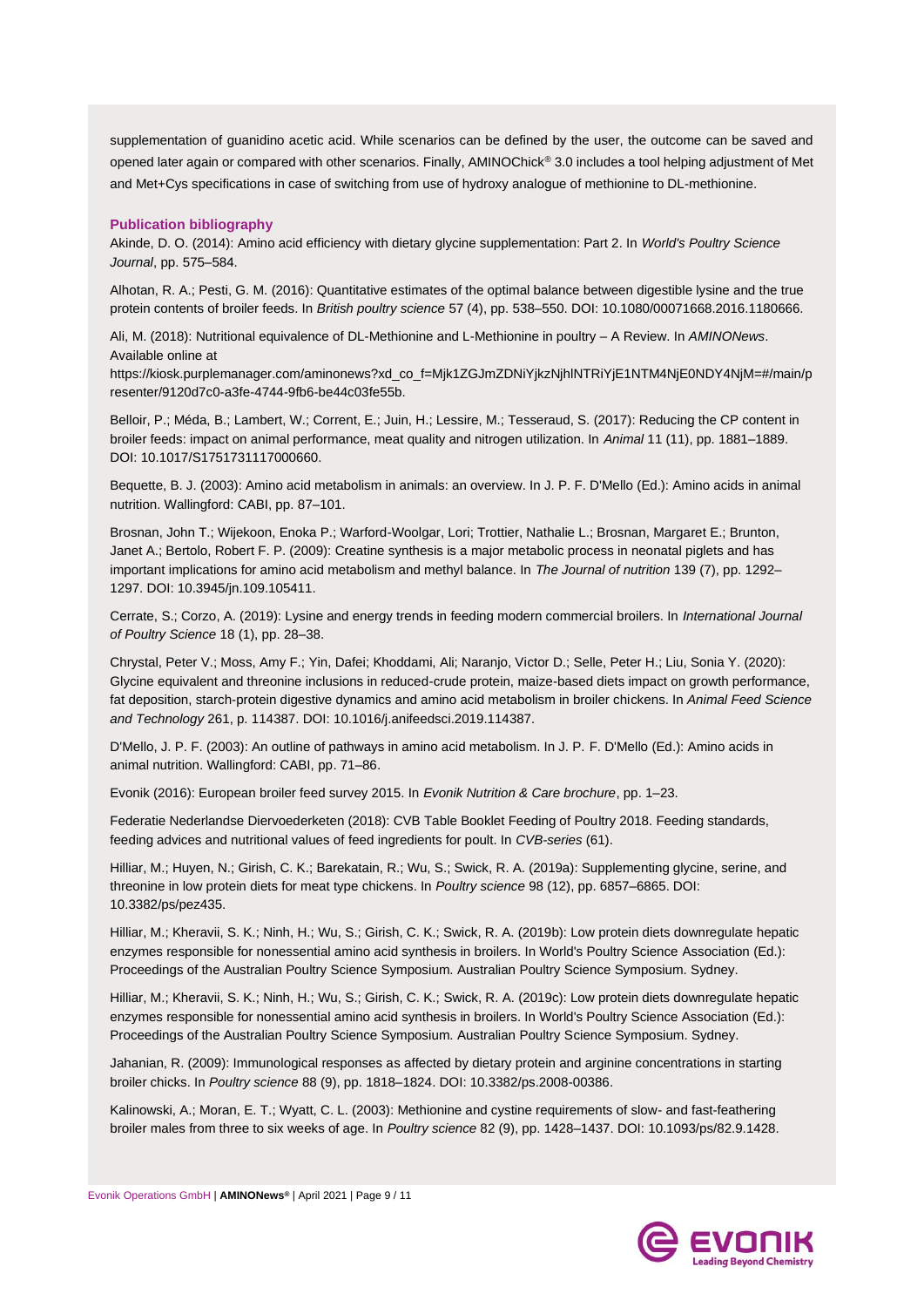Khajali, F.; Lemme, A.; Rademacher-Heilshorn, M. (2020): Guanidino acetic acid as feed supplement for poultry. In *World's Poultry Science Journal*. DOI: 10.1080/00439339.2020.1716651.

Khajali, F.; Wideman, R. F. (2010): Dietary arginine: metabolic, environmental, immunological and physiological interrelationships. In *World's Poultry Science Journal* 66 (4), pp. 751–766. DOI: 10.1017/S0043933910000711.

Klasing, K. C.; Calvert, C. C. (1999): The care and feeding of an immune system: an analysis of lysine needs. In G. E. Lobley, A. White, J. C. McRae (Eds.): Protein, Metabolism and Nutrition. Wageningen, The Netherlands: Wageningen Press.

Lee, Chul Won; Zhao, Rongjie; Cho, Il Je; Byun, Sung Hui; Kim, Young Woo; Kim, Youn Sook *et al.*(2016): Influence of Protein Supply on Threonine Efficiency and Threonine Catabolism in Hepatic Mitochondria of Chicks and Rats. In *Annals of Animal Science* 16 (1), pp. 223–234. DOI: 10.1515/aoas-2015-0066.

Lee, S. A.; Bedford, M. R.; Walk, C. L. (2018): Meta-analysis: explicit value of mono-component proteases in monogastric diets. In *Poultry science* 97 (6), pp. 2078–2085. DOI: 10.3382/ps/pey042.

Lemme, A. (2021): A broiler feeding trial confirmed AMINOChick® 3.0 recommendations. In *AMINONews*, in press.

Lemme, A.; Helmbrecht, A.; Mack, S. (2012): Commercial methionine sources in poultry. In *AMINONews - Review*.

Lemme, A.; Hiller, Peter; Klahsen, M.; Taube, V.; Stegemann, J.; Simon, I. (2019): Reduction of dietary protein in broiler diets not only reduces n-emissions but is also accompanied by several further benefits. In *Journal of Applied Poultry Research* 28, pp. 867–880.

Lemme, A.; Rodrigues, I. (2020): There is room for protein reduction in broiler diets without compromising performance. In *AMINONews*. Available online at

https://kiosk.purplemanager.com/aminonews?xd\_co\_f=Mjk1ZGJmZDNiYjkzNjhlNTRiYjE1NTM4NjE0NDY4NjM=#/main/p resenter/630c60bd-cebe-457a-b1ba-42fcff5f2528.

Lewis, A. J. (2003): Methionine–cystine relationships in pig nutrition. In J. P. F. D'Mello (Ed.): Amino acids in animal nutrition. Wallingford: CABI, pp. 143–155.

Liebert, Frank (2017): Further progress is needed in procedures for the biological evaluation of dietary protein quality in pig and poultry feeds. In *Archives Animal Breeding* 60, pp. 259–270.

Madsen, T. G.; Semakanit, N. (2009): Herbal methionine products don't work! In *Asian Feed* (March/April), pp. 24–27.

Malinovsky, A. V. (2018): Why Threonine Is an Essential Amino Acid in Mammals and Birds: Studies at the Enzyme Level. In *Biochemistry. Biokhimiia* 83 (7), pp. 795–799. DOI: 10.1134/S0006297918070039.

McDevit, R. M.; Mack, S.; Wallis, I. R. (2000): Can betaine partially replace or enhance the effect of methionine by improving broiler growth and carcass characteristics? In *British poultry science* 41, pp. 473–480.

Mueller, M.; L; Machander, V. (2017): Potential of betaine to replace methionine in broiler nutrition. In World's Poultry Science Association (Ed.): Proceedings of 21st European Symposium on Poultry Nutrition. 21st European Symposium on Poultry Nutrition. Salou, Spain.

Pacheco, Letícia G.; Sakomura, Nilva K.; Suzuki, Rafael M.; Dorigam, Juliano C. P.; Viana, Gabriel S.; van Milgen, Jaap; Denadai, Juliana C. (2018): Methionine to cystine ratio in the total sulfur amino acid requirements and sulfur amino acid metabolism using labelled amino acid approach for broilers. In *BMC veterinary research* 14 (1), p. 364. DOI: 10.1186/s12917-018-1677-8.

Rochell, S. J.; Parsons, C. M.; Dilger, R. N. (2016): Effects of Eimeria acervulina infection severity on growth performance, apparent ileal amino acid digestibility, and plasma concentrations of amino acids, carotenoids, and α1-acid glycoprotein in broilers. In *Poultry science* 95 (7), pp. 1573–1581. DOI: 10.3382/ps/pew035.

Rostagno, H. S.; Teixeira Albino, L:F.; Hannas, M. I.; Lopez Donzele, J.; Sakomura, Nilva K.; Perazzo, F. G. *et al.*(2017): Brazilian Tables for Poultry and Swine Feedstuff Composition and Nutritional Requirements. 4 volumes.

Sangali, Cleiton Pagliari; Bruno, Luís Daniel Giusti; Nunes, Ricardo Vianna; Oliveira Neto, Adhemar Rodrigues de; Pozza, Paulo Cesar; Oliveira, Taciana Maria Moraes de *et al.*(2014): Bioavailability of different methionine sources for growing broilers. In *R. Bras. Zootec.* 43 (3), pp. 140–145. DOI: 10.1590/S1516-35982014000300006.